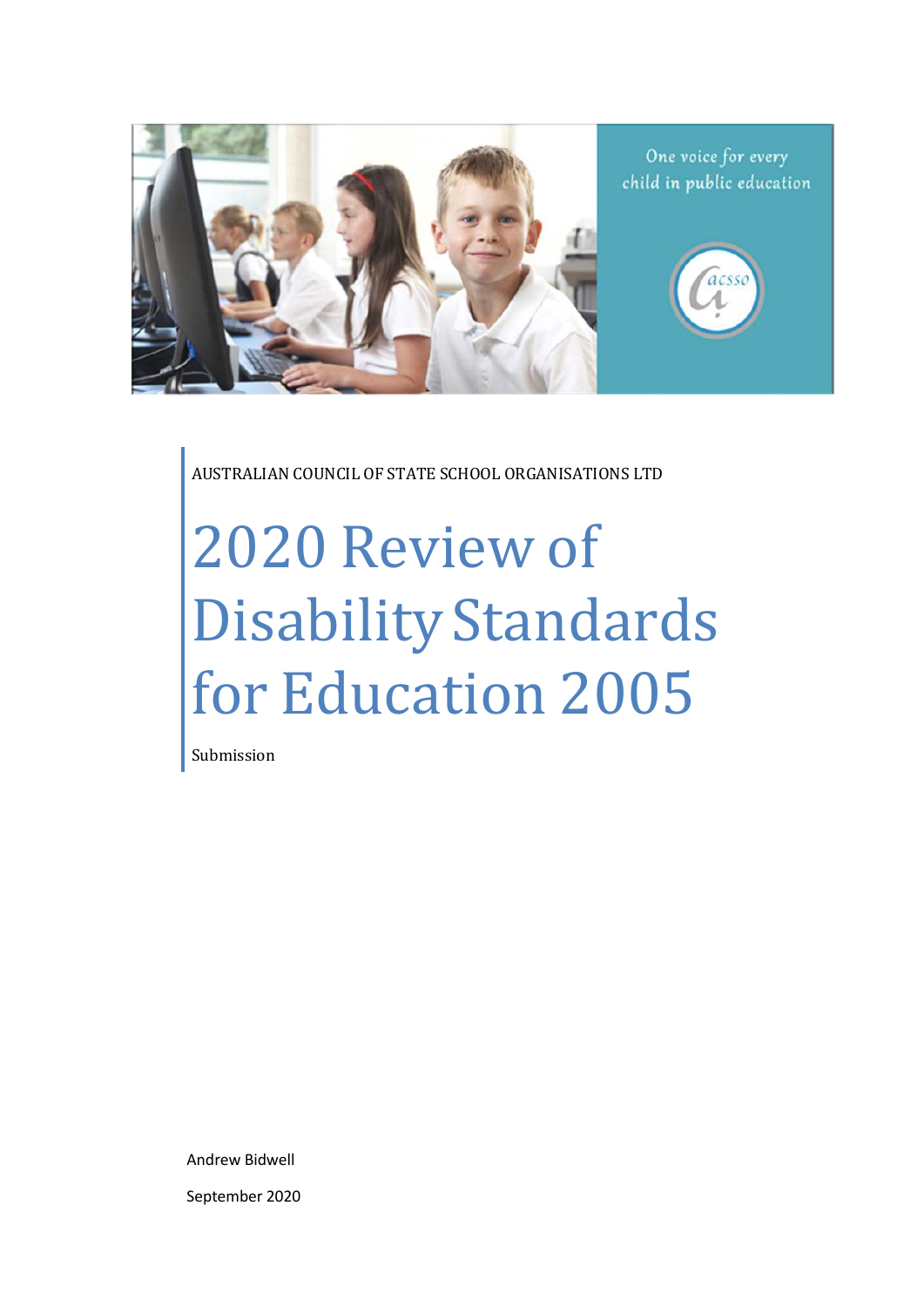Please indicate your name if an individual, or your organisation name if you are responding on behalf of an organisation

> Australian Council of State School Organisations PO Box 8221

Werrington County NSW 2747

Contact: Dianne Giblin AM Chief Executive Officer 0418 470 604

Which of the following options best describes you/the organisation making a submission?

The Australian Council of State School Organisations is a peak community organisation and *the one voice for every child in public education*

Do you wish your submission to be treated as confidential?

No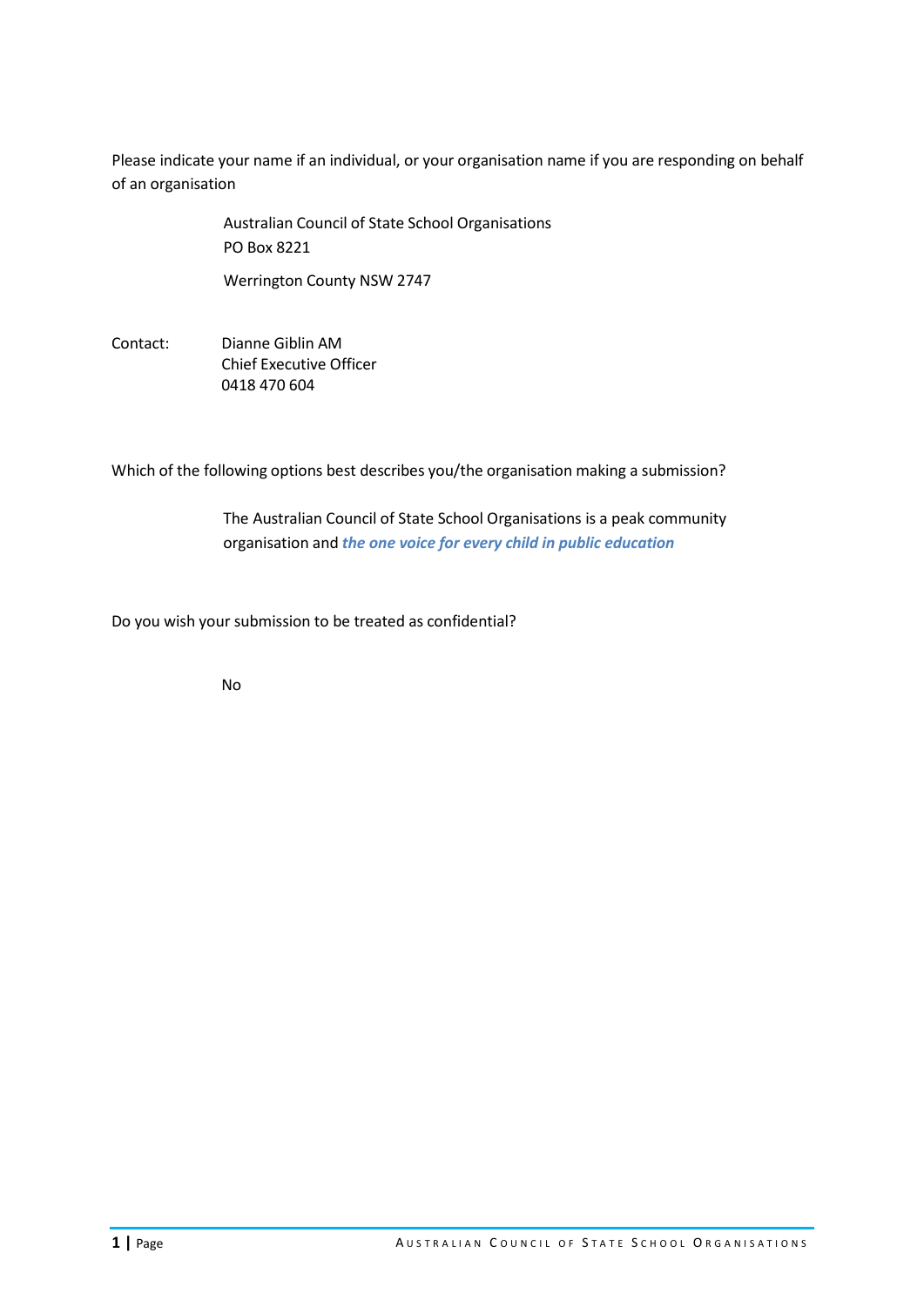# AUSTRALIAN COUNCIL OF STATE SCHOOL ORGANISATIONS SUBMISSION TO THE 2020 REVIEW

OF THE

DISABILITY STANDARDS FOR EDUCATION 2005

# **EXECUTIVE SUMMARY**

Ensuring that students with disability have inclusive and productive educational experiences is presenting challenges for Australian education systems. Schools are struggling to value diversity and difference and turn difference into a tool for improving the quality of teaching and learning.

Like other areas of social policy, there are aspects of the effective education of students with disability where a definitive view regarding leading practice is yet to emerge. However, in the majority of cases, the prevailing evidence provides a basis for identifying the features of a good system that support students with disability to engage with education in a way that enables them to improve themselves through studying, training, and practice, to reach the limit of their ability to develop aptitudes and skills enabling them to lead a happy and fulfilled life.

Effectively responding to the challenges and opportunities of student differences – and ensuring that Australia's education systems and practices, support all students engaging with education in a manner that allows them to become the best they can be – requires all schools to support and improve:

- Access, opportunity, and participation.
- Knowledge, awareness, and practice
- Understanding, acceptance, and advocacy.

It is ACSSO's position and recommendation that:

- Families
	- o have the right to enrol their children at their local school with the aim of placing them in the least restrictive and most advantageous environment. This choice must be based on having been given full information about available options.
	- o have the right to be equal and informed partners in decisions about additional educational requirements and resourcing to support the inclusion process, and to be involved at all stages on an equal and informed basis in decisions about curriculum planning, and adjustments and evaluation when enrolling students or determining individual education plans
- Professional development in Special Education pedagogy and practice should be a requirement for all mainstream teachers and supporting paraprofessionals. Plus, appropriate ongoing professional development should also be available to
	- o Teachers and supporting paraprofessionals, appointed to or in positions with responsibility for students with additional needs and for Teachers whose teaching responsibilities change, to include students with a physical, intellectual, or social disability.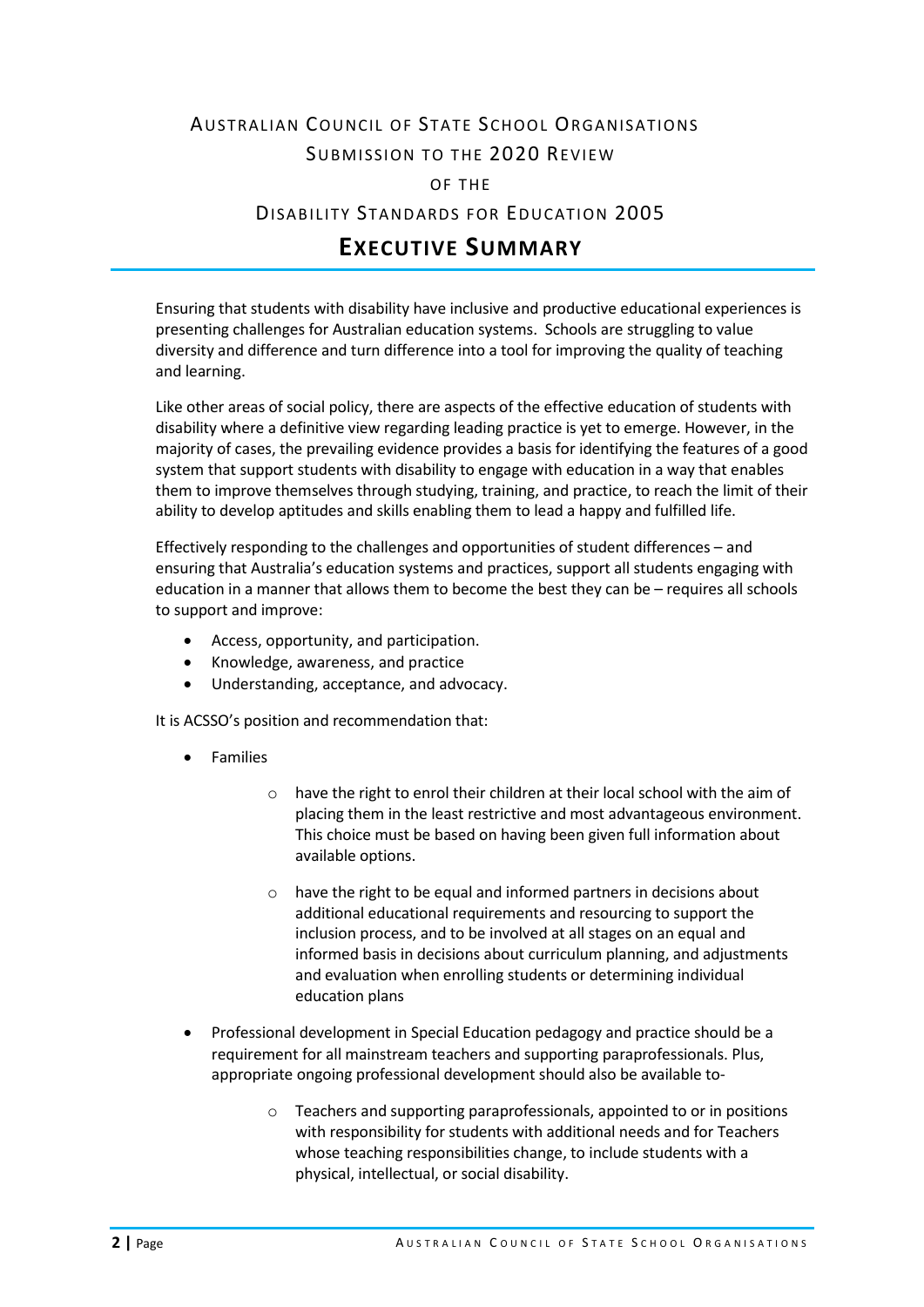ACSSO believes there is a need:

- to develop a system which records known breaches of disability education standards and informs the Department of Education, Skills and Employment of these breaches. There should be a mandatory requirement that action be taken to address identified systemic issues of concern.
- to establish a national website and associated telephone service, which is independent of educational authorities, which provides information on the Standards, and school options for students with disability.
- To amend the *Disability Standards 2005* to reflect human rights and contemporary evidence on inclusive education, including by ensuring they:
	- o Explicitly recognise and promote the right of students with disability to an inclusive education, including when determining whether an adjustment is 'reasonable'.
	- o Explicitly outline what is meant by an education provider's obligation to make reasonable adjustments to assist a student with disability to participate in education on the same basis as students without disability.
	- o Define the term 'consult,' and provide direction as to when it should occur.
	- o Require education providers to ensure all students with disability have an appropriate and up-to-date individual education plan.
	- o Reflect the additional barriers and intersectional discrimination faced by students with disability from communities experiencing marginalisation.
	- o Refer to the United Nations Convention on the Rights of Persons with Disabilities and Convention on the Rights of the Child.
- Strengthen mechanisms for accountability and enforcement of the Standards, including through:
	- o Introducing compulsory, comprehensive, and ongoing teacher education for inclusion in pre-service and in-service professional development for educators and paraprofessionals.
	- o Obligations for education providers to supply and explain in accessible language a copy of the Standards developed in collaboration with ACSSO and CYDA to every student or their family/caregiver upon enrolment
	- o Outcomes reporting and measurement
	- $\circ$  Alignment with the new National Disability Strategy and the development of a new National Action Plan for Inclusive Education.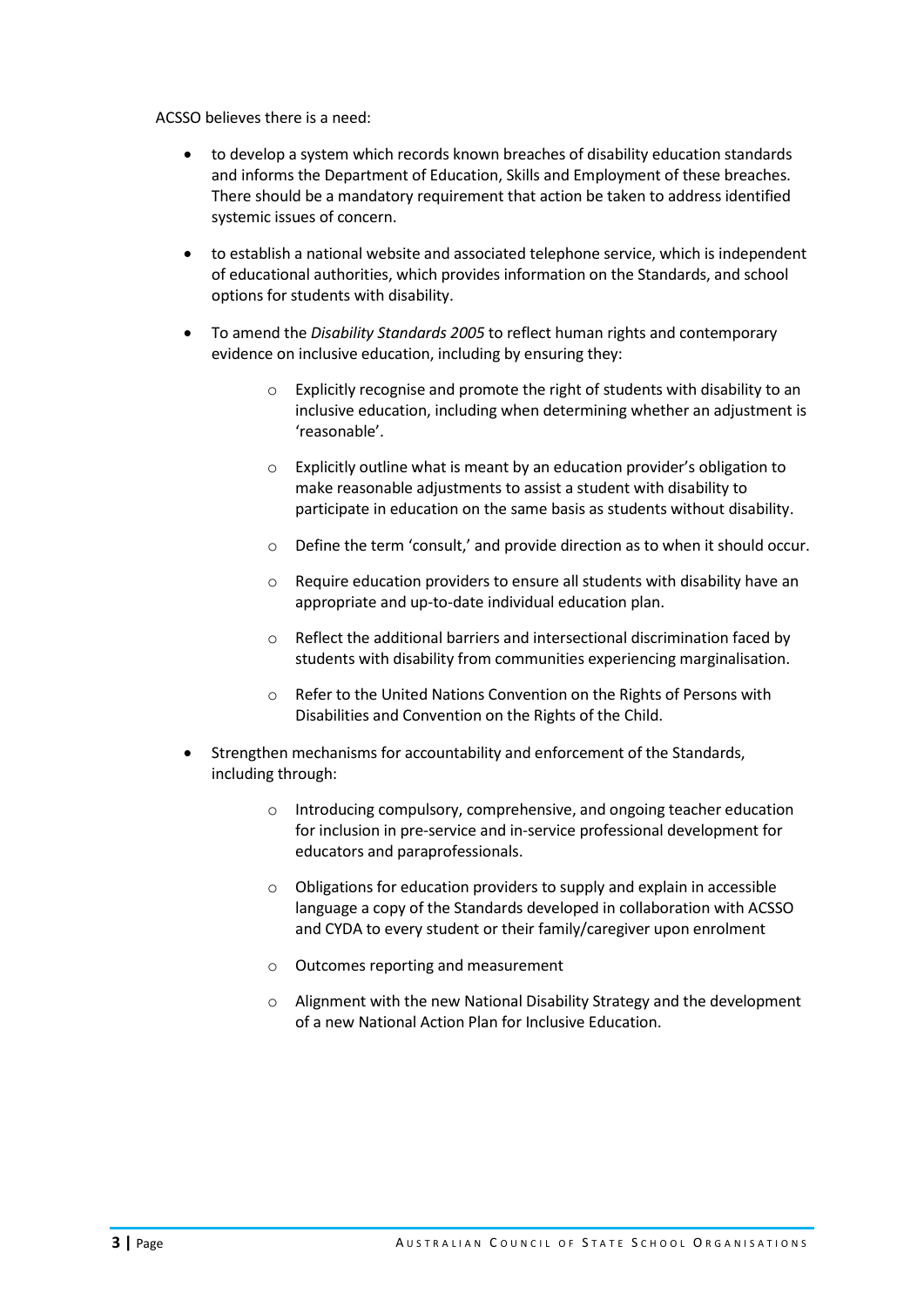# AUSTRALIAN COUNCIL OF STATE SCHOOL ORGANISATIONS

# SUBMISSION TO THE 2020 REVIEW

#### OF THE

#### DISABILITY STANDARDS FOR EDUCATION 2005

The Australian Council of State School Organisations (ACSSO) *is the one voice for every child in public education in Australia*. ACSSO represents the voice of families and communities of more than 2.54 million young people in schools across our nation. We also advocate for and support families with children in early childhood setting and young Australians accessing post compulsory education.

As an organisation, ACSSO welcomes the opportunity to make a submission to the 2020 Review of Disability Standards for Education 2005.

ACSSO is committed to access of opportunity and equity of outcomes for all students engaged in education at any level.

ACSSO believes that all people have equal and inalienable rights of human dignity and freedom and rights to access education and training to enable development of their abilities to become the best one can be. Education is a key issue for children and young people with additional needs and it is the right of every child with a physical, intellectual or social disability, to the education, treatment and care required by their health needs, and to attend the educational setting of their choice.

In putting together these comments ACSSO acknowledges the essential need to ensure the direct experience of students and families informs the reform process and has utilised all networks relevant to this discussion.

The primary purpose of the Standards is to make more explicit the obligations of education and training service providers under the Disability Discrimination Act and the rights of people with disabilities in relation to education and training.

The Standards were last reviewed in 2015 and we acknowledge the establishment of the National Consistent Collection of data portal and applaud the website for information and professional learning. However, we are aware, there continues to be gaps in the general awareness and understanding of their operation and effect by both parents and educators. The information is not widely publicised and not easily accessible by all. Educators in leading positions to support students with additional needs will use this site as a means of funding however the fantastic resources and additional webinars are not widely known by classroom teachers.

ACSSO continues to believe, with the exception of the resourcing on the Safe Schools Hub, which has supported educators immensely, there has been little change in awareness and access for families.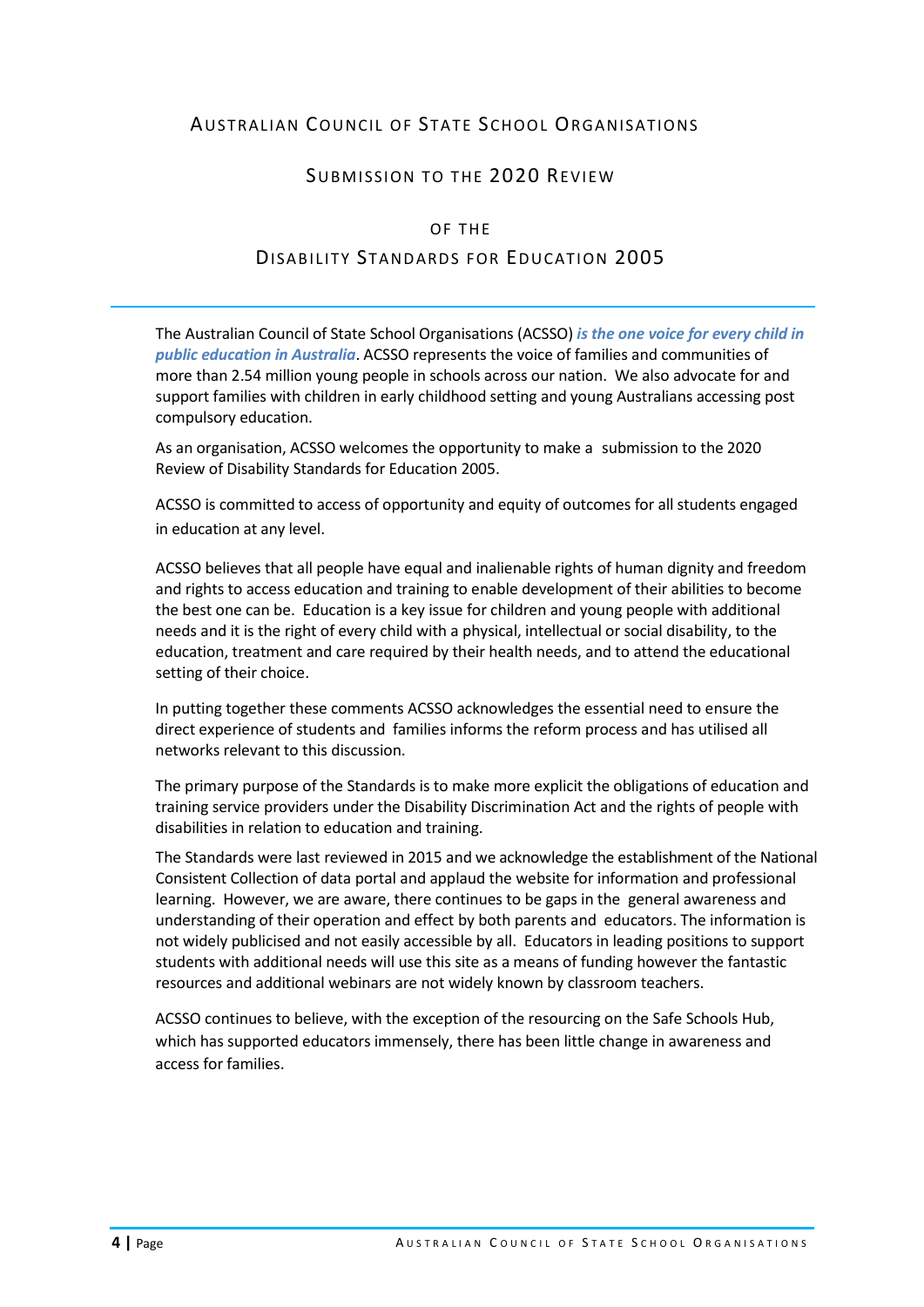It is still relevant to report that:

- General awareness not only of parents and families with additional needs but all families about the standards is low across the community, including within schools, universities, and other education sectors. Some families, particularly with the rise in childhood anxiety are totally unaware of the standards.
- Definition of concepts such as 'reasonable adjustment', 'unjustifiable hardship', should be made clearer. From our conversations with families and many educators, the application of these terms in practice varies widely.
- It is difficult for many marginalised families to obtain advice and support with advocacy about the Standards.
- The complaints process is complex and quite daunting for both families and students – the complaints process if less complex would provide information about challenges and opportunities to improve service delivery. The lessons learnt from complaints can feed into that process.
- Reports indicate that there are few consequences for education providers that breach the Standards or and there is not an appeals process where they fail to act on complaints.
- In the whole priority of funding, scarcity of human and physical resources for individual support for students across all sectors makes it impossible for the Standards to be implemented effectively.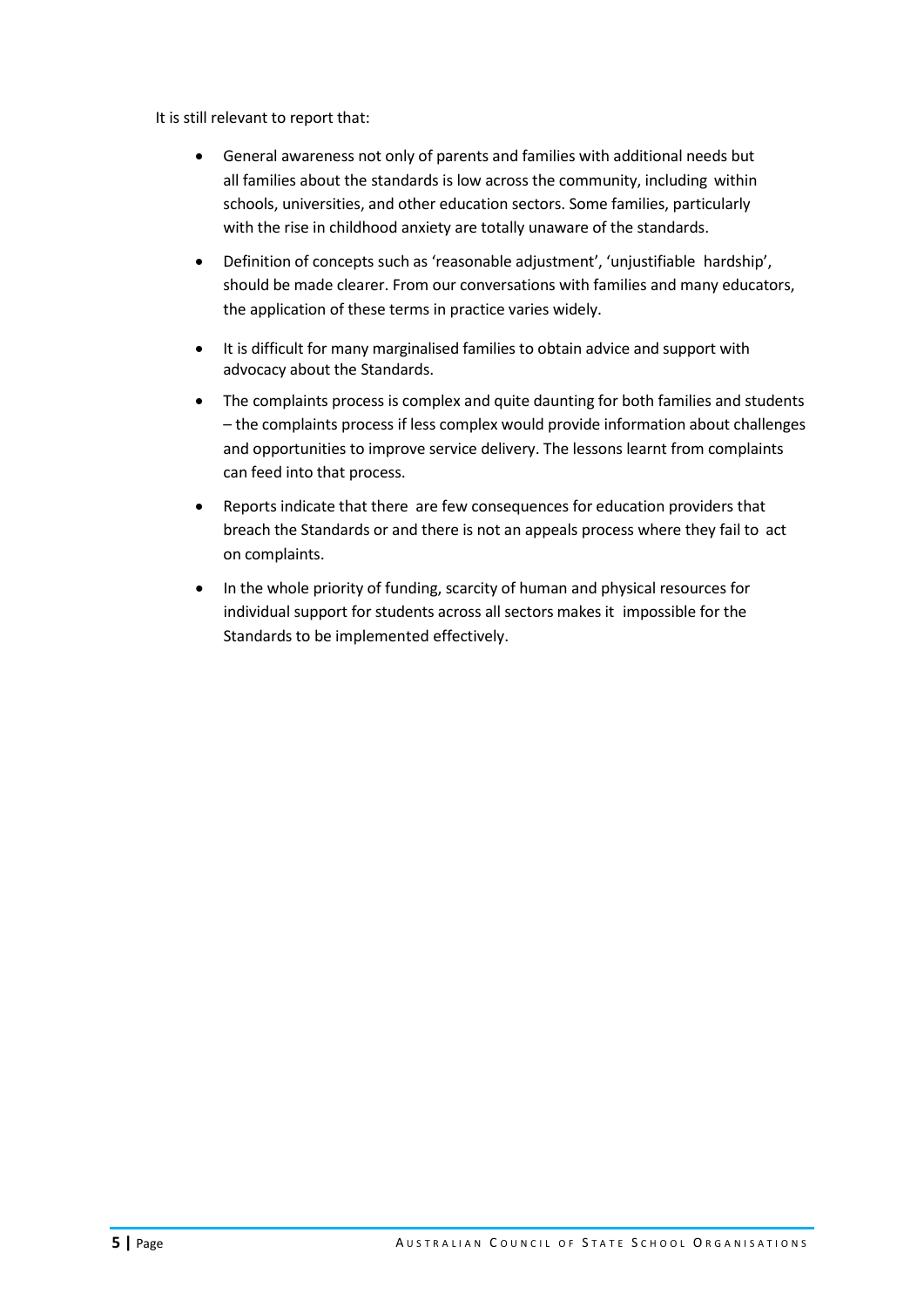# *ACCESS AND PARTICIPATION*

The anecdotal information provided by families is that it often takes longer to enrol a student with an identified disability in a school. The documents or information, required to be produced before the enrolment is accepted, is requested under the guise of providing adequate and appropriate support for the student. Even after the relevant documents are provided, the necessary support does not always occur. We have anecdotal evidence to indicate that it is "too difficult" to meet the needs and that alternate placement is suggested. In the case of mobility issues some suggestions mean that the child feels "singled out" from their peers to a point where they would prefer to "cope" rather than take the support (examples at end)

There are additional difficulties if the student requires a physical alteration to the educational setting or if there is the need for additional resources. In relation to the physical changes to schools, be that provision of a ramp, auditory support, a lift, a hoist or unisex toilets for students who identify as binary, non-gender specific, some states have a library of resources but the documentation required to access a resource and the time taken between the application and the provision of the resource can often be extensive. The administration requirements for student ability to access is extensive and often repetitive.

In some cases, provision of resources may be dependent upon a report/ document from an external agency (in particular medical documents) and this takes time and money and can lead to anxiety in both the student and family.

Rural, regional, and especially remote areas can experience significant delays in access to support and diagnosis – this is also complicated with the cost involved in identification, and ongoing services. The access to the medical service is particularly restricted in some regional and rural areas although even metropolitan residents have indicated the waiting lists are still high for access to some services, despite the introduction of the National Disability Insurance Scheme (NDIS), which means it can be months between the identification of a need for a child with a disability, the provision of relevant documentation and then access to the needed resource. The Standards have supported the decision by many families to enrol their children in mainstream educational settings to ensure that their child has a range of academic and social experiences which may have previously been restricted to them. There is now an increased need for adjustments/ accommodations to curriculum to enable students to access it.

*ACSSO believes that families:*

- *have the right to enrol their children at their local school with the aim of placing them in the least restrictive and most advantageous environment. This choice must be based on having been given full information about available options.*
- *have the right to be equal and informed partners in decisions about additional educational requirements to support the inclusion process, and to be involved at all stages on an equal and informed basis in decisions about curriculum planning and evaluation when enrolling students or determining individual education plans.*

Schools must provide the adjustments necessary to enable the student to participate.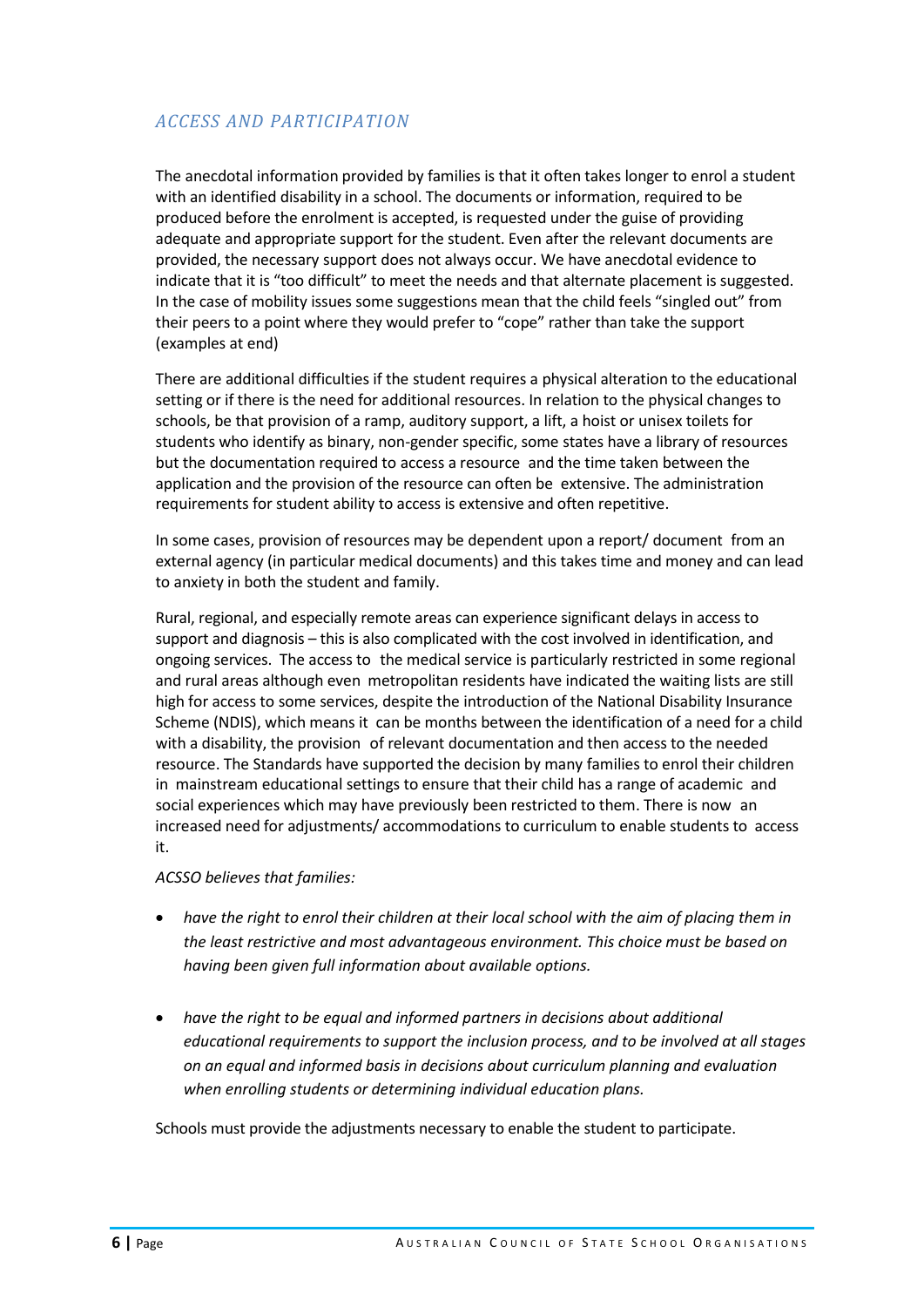The attendance of students with moderate to severe disabilities in mainstream settings has raised the awareness of other students in those settings. The level of integration of students with disabilities allows every student (able bodied and those with a confirmed disability) the opportunity to interact with someone who is different than themselves.

However, whilst it has added to a greater awareness to students and mainstream teachers there has been considerable reports of victimisation, bullying and harassment. This sadly is not just a student to student issue.

Most mainstream teachers had little pre-service experience in working with students where adjustments are needed. There are occasions where less experienced teachers, particularly if they are casuals; unfamiliar with the student's individual education plan, including any behaviour plan. Identifying of students who may need adjustment but not yet targeted can be overlooked by the inexperienced eye.

The increasing recognition of mental health issues, particularly resultant of COVID 19 and the impact upon the lives of students is an example of a disability that is often not visible in the same way as some other confirmed disabilities. This can result in the same restriction to allowing students access to the curriculum.

There has been an increasing number of students reported as having a mental health issue, particularly depression and anxiety. The 2019 Australian Principal's Association (APPA) survey of principals has identified this as being a growing issue. Discussions with APPA and other key groups including ACSSO are currently in progress to provide recommendations and possible resource development - including identification and support.

School settings need to continue to provide professional learning opportunities for their staff around mental health to allow them to recognise and provide improved support to their students.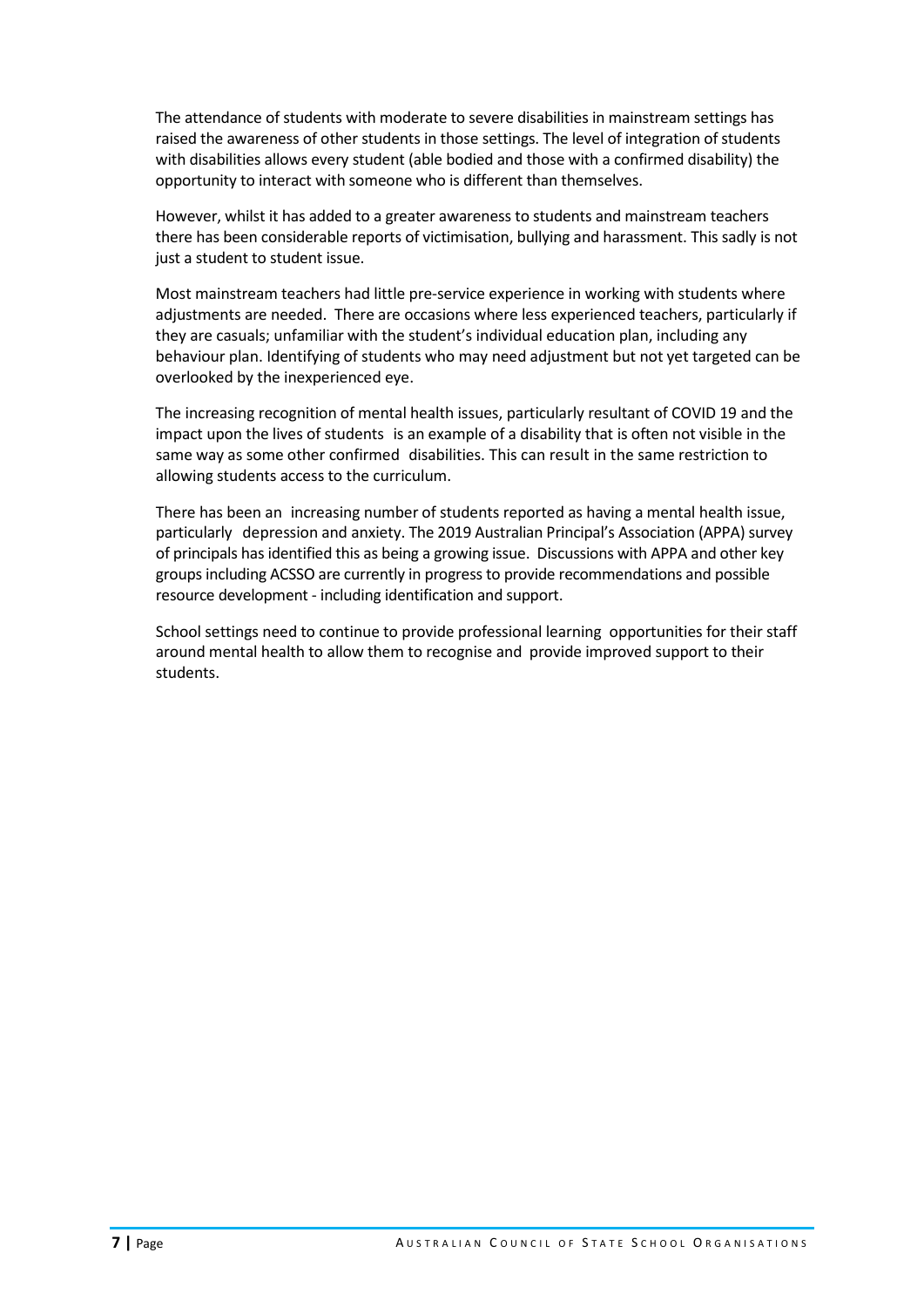#### *KNOWLEDGE AND AWARENESS*

There appears to be a range of levels of knowledge of where a child with disabilities rights is covered. Although families know that a child has the right to access an education regardless of their disability, they are often not conversant with the Standards as a document. The families are also not necessarily aware of the extent to which they can push for the right to have their child enrolled in a school setting without the often extended time schools demand to determine how they will provide support for the child. There are anecdotal comments regarding the weeks it sometimes takes for a family between the time they officially enrol the child and the date the child actually commences at the school.

Just as there is pressure on families to provide the necessary documents to support their request for educational funding/ support for their child, schools are aware of their need to enrol a child in their facilities with the most appropriate support option. Schools are less likely today to deny a child an enrolment and appear to work more with the family and with educational consultants to provide the optimum support within the ability of their school.

There appears to be more consultation between schools and external agencies to identify and support the needs of the child with a disability. This is recognition of the role that many agencies will play in the life of the child and in their role of supporting the family to identify and provide appropriate resources to extend the child's educational access.

Educational authorities have worked to develop and review processes that allow identification of the need to provide physical changes to schools to allow students access to school facilities. They commence the work earlier these days especially where a student is transitioning from one setting to another. There is more consultation with families and with external agencies to identify the necessary alteration to school structures. Engaging with families is key.

Educational authorities are more flexible in their provision of resources. There is recognition of the ongoing research around best practice to support students with a disability and the need to acknowledge the resources/ services changes as well.

Many authorities are providing documents to families to explain the services they have available and how to access them. In these documents they are identifying the role of the school setting but also the link between home and school as a positive relationship to provide the best outcome for the student.

No matter how clear a process may be, the success of it is dependent upon the actions and knowledge of those individuals who are working with it. There do not appear to be adequate examples of what is meant by the term 'reasonable adjustment'. This needs to be expanded with clear examples. What is reasonable – is it dependent on the student's needs or the school's resources?

Although there is an awareness of the existence of the Standards, there is limited understanding of what they actually say. Dissemination of the information which describes and explains these Standards as well as access to them when required would be beneficial for those working with them. These Standards should be available on the website of the Education Departments of each state. They should also be available on the website of each school within the state.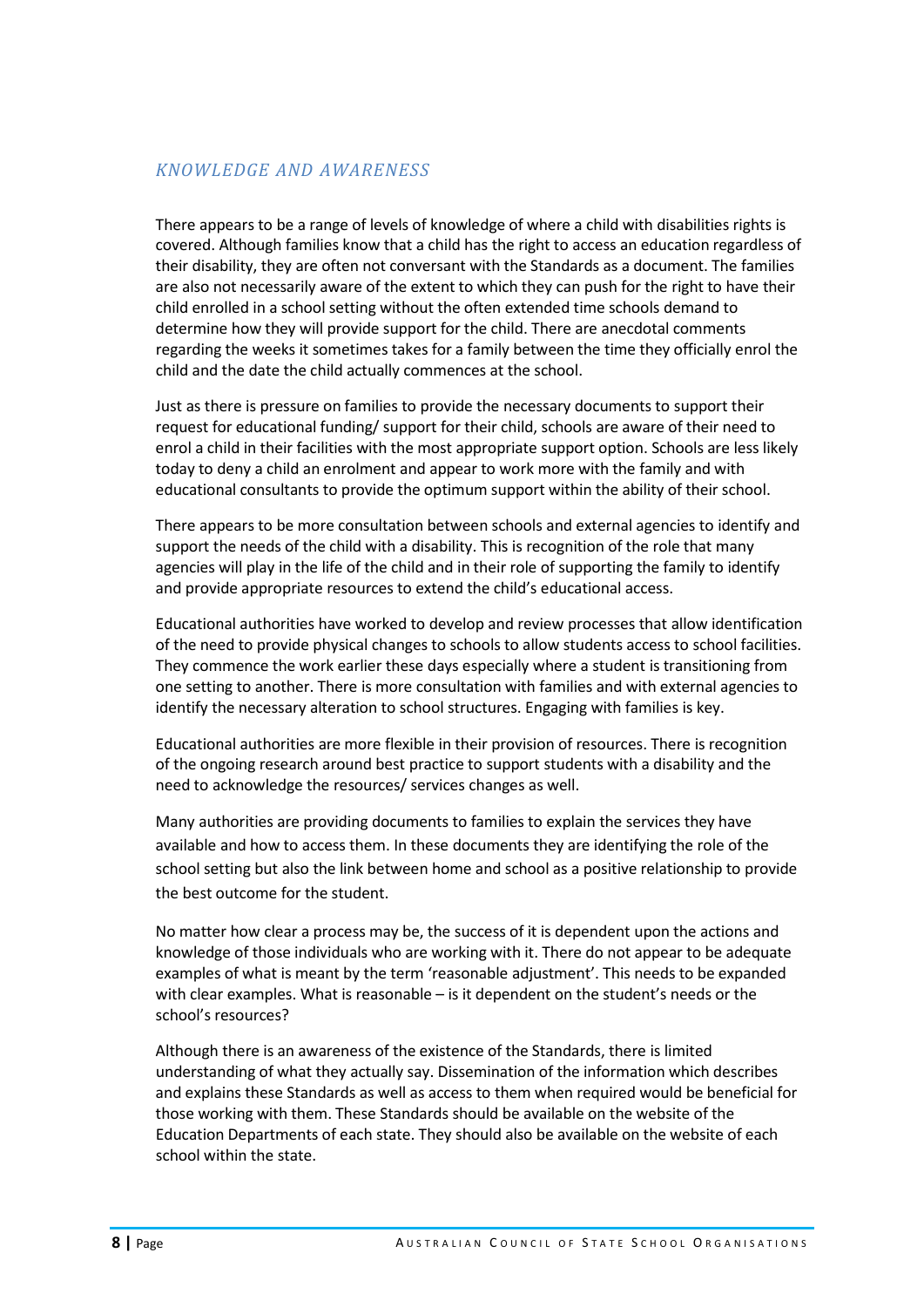However, the existence of a set of Standards as a document does not mean that attitudes and experiences will be altered. Addressing the issue of discrimination, harassment or victimisation requires an ongoing educational program of acceptance and recognition of the extent of all types of confirmed disabilities in society.

There seem to be some improvement in raising awareness and increased understanding of the issues affecting people with disabilities. Some of this comes from early identification of confirmed disabilities in children and the improved access to early intervention services. There is also improved and ongoing research which has supported the need for awareness raising to provide the most appropriate support.

Despite the ongoing attempts to encourage people to identify and seek support for their learning needs based on confirmed disabilities, there remains a level of stigmatism which discourages individuals from identifying their needs. The younger the student, the more likely the family will be to seek support but as a student matures, the less likely they are to seek assistance. Part of this is a social/ peer relationship issue but there are also examples of students who have negative experiences upon which to base their decision.

There is a need to raise awareness that the standards include learning disabilities. Parents should also know that if a teacher in their professional opinion has assessed a child as having learning disabilities that child is then covered under the standard and is eligible for immediate and appropriate levels of educational support, until proven otherwise.

Members have informed us on how this does not happen in reality, in that families are told to wait until a formal assessment/diagnosis is made (sometimes 6-12 months), or having to wait until funding becomes available, or service transition is implemented/occurs.

Not all parents are aware that Government funded education providers do not have the right to withhold support from a child or deny a place to the child as it is in contravention of the standards and given they are a public provider of service - are then open/liable to action through the discrimination act.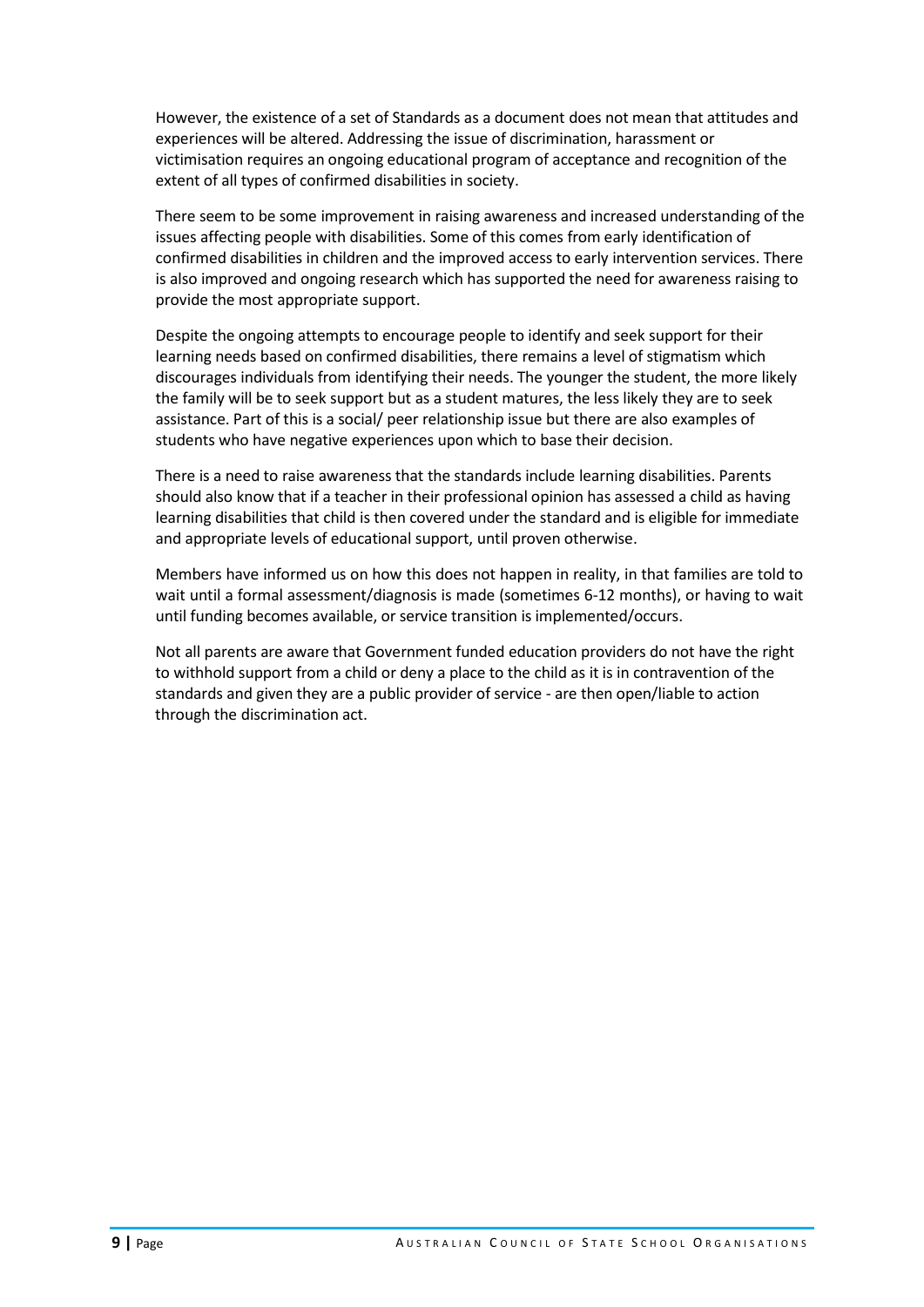# *UNDERSTANDING AND ADVOCACY*

The Standards have supported the decision by many families to enrol their children in mainstream educational settings to ensure that their child has a range of academic and social experiences which may have previously been restricted to them. There are now more opportunities for adjustments/ accommodations to curriculum to enable students to access it. Educational facilities are required to recognise and address any services which are restrictive in nature including physical environment. The range of confirmed disabilities is constantly changing and there needs to be a constant review of the processes to ensure all levels of need are adequately catered for in educational settings.

There appears to be an increased acknowledgement of the need to educate students and staff on disabilities, their extent, and the impact of specific disabilities on students and their access to the curriculum. There are more training opportunities for staff and particularly when a staff member has a student with a confirmed disability identified as being in their class the following year. This proactive approach to increasing staff knowledge is intended to allow for accommodations to the class program to address the student's needs.

The increasing incidence of identified mental health issues in the student body has resulted in the inclusion of programs in the curriculum to further educate students in this area. It is hoped this will assist in removing the stigmatism of mental health problems, allowing students to seek assistance when required.

### *FUTURE IMPROVEMENTS*

Disabilities recognised by physical symptoms or visual indications are obvious but there are increasing cases of acknowledgement of disabilities which have limited external indications that a person has a confirmed disability. Schools need to ensure that students with medical cases such as heart/ liver/ kidney problems, cancer, diabetes, some genetic disorders and mental health problems are recognised and not discriminated against by the expectation that their support needs are not as high as other students with confirmed, more 'well known' disabilities (Down Syndrome, cerebral palsy, spina bifida, moderate and severe intellectual disabilities, vision and hearing problems)

We note that in many preservice training intuitions there is a need to include disability education as a core topic, not as an elective. It also needs to be strengthened in the National Teaching Standard.

We understand that there are several jurisdictions to which training in special education is not a prerequisite for teaching special education classes.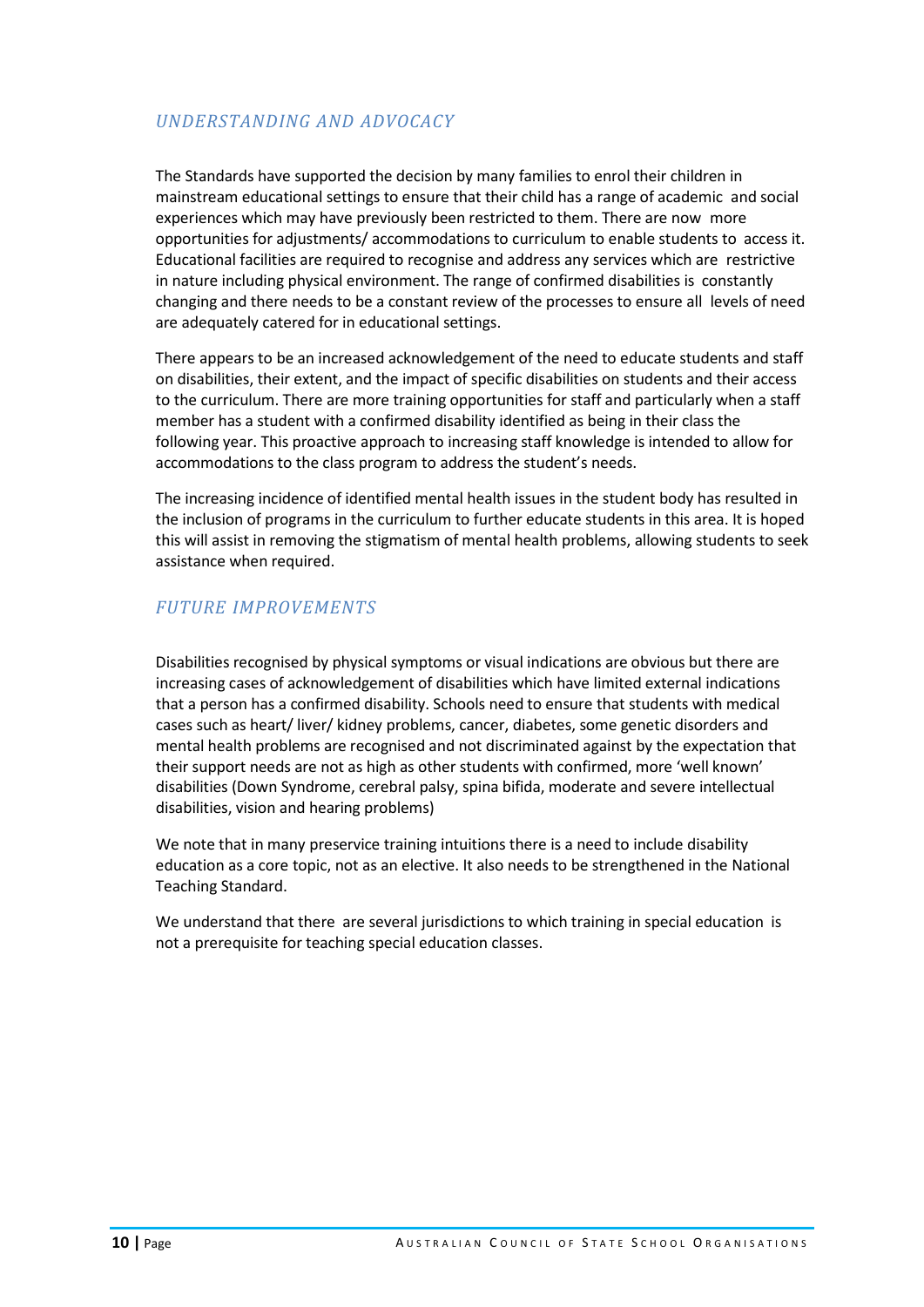ACSSO's position is clear:

- *In-service Education (as professional development) in Special Education teaching strategies should be available to all mainstream teachers.*
- *Appropriate ongoing professional development should also be available to*
	- o *Teachers appointed to positions with responsibility for Special Education students.*
	- o *Teachers whose teaching responsibilities change, to include students with a physical, intellectual, or social disability.*

We continue to advocate for additional time and funding for teachers in regard special education – both specialist and mainstream classes. It is our belief that disability/special needs should be embedded in the way people think - through increased awareness, specialist training much the same way that OH&S issues are generally understood by people and accepted.

We believe *that early education programs must begin as soon as a disability is identified, and these should be a continuum of suitable programs throughout the school life of that child. Funding must be provided to develop and implement programs which facilitate the early recognition of all disabilities and the development of appropriate learning programs.*

It is difficult to determine what level of childcare service is covered by the Standards. While Pre-schools are mentioned, there are increasing numbers of children who are accessing childcare services. It is obviously very important to ensure that this sector is adequately covered under the Standards as some families may use it as a short-term respite service and would like to be assured of the same level of acknowledgement of the requirement to support their child's needs.

There appears to be an absence in the current guidelines for importance of early intervention/assessment process. There also needs to be a greater emphasis on the importance of early learning/child care centres being acknowledged in the standards as there is currently very little support for parents of the very young special needs children in being able to place them in day facilities that support their needs – there is also very little awareness of and accessibility to many parents of the standards.

ACSSO believes there is a need:

- *to develop a system which records known breaches of disability education standards and informs the Department of Education, Skills and Employment of these breaches. There should be a mandatory requirement that action be taken to address identified systemic issues of concern.*
- *to establish a national website and associated telephone service, which is independent of educational authorities, which provides information on the Standards, and school options for students with disability.*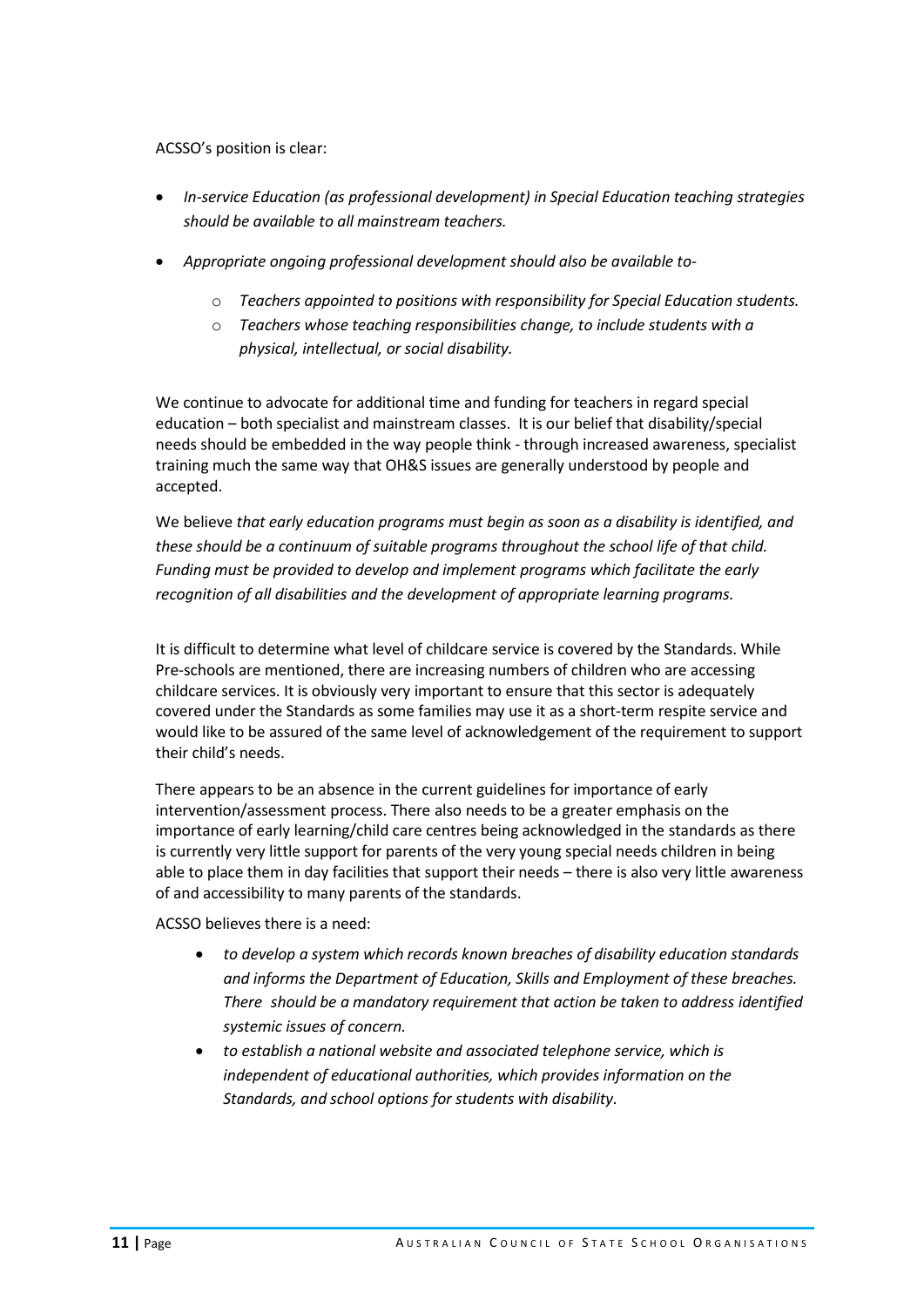# *OTHER COMMENTS*

Government failure to provide sufficient resources to government school systems can be seen as critical in the responsiveness of departments, schools and thence teachers to the needs of those with significant special needs.

We are also aware of a significant group in the population who because of socio- economic circumstances do not get the disability identified. Resources and needs on the ground are just so great that need remains unidentified and unaddressed. We are concerned that there is potential for the disabilities funding and resourcing in so far as it is available, flows to those who have greater political power.

Common discussion across Australia centred on the burden/onus being upon the disabled person or family to prove a breach of the standards rather than the standards providing a level of evaluation/monitoring that prevents breaches in the first place. There appears to be a double disabling nature of a system that requires the disabled person/family to be capable of negotiating it successfully rather than the system being enabling to its users.

It could be expressed that these standards are designed to tick all the boxes for users' needs rather than being focused strongly upon protecting the rights of the disabled person.

- Schools appear aware of the standards but have not really read them. They have limited idea of the background, and advocacy groups see a gap between knowledge of the Standards and their application in the school setting.
- An improved educative process is needed around the Standards including providing examples to flesh out concepts. People are aware of the need to make adjustments but may need enhanced information on examples of adjustments.
- There is inconsistency across states which makes it difficult for students who move between states due to parental employment requirements (such as in the defence forces). There is little portability of funding between states including the national autism program.
- Zoning in some places has restricted the access of students to schools with specialist knowledge who are empathic to student needs. This can leave them feeling ostracized.
- It is difficult to identify some disabilities especially where 'low support needs' disabilities exist but a student may have multiple identified difficulties i.e. language/ communication problems, fine and gross motor skills difficulties, learning difficulties, minor medical problems. The combination of these needs can impact significantly on the student's ability to access the curriculum.
- Parental trauma around the need to continually 'tell their story' especially when they move states or even schools.
- Early childhood facilities often have limited visible students with disabilities as those students with support needs are directed to specialist facilities which provide specialist personnel (OT/ Speech Therapists/physiotherapists). There is little integration and therefore few opportunities for students to interact with each other or for staff to learn how to support these students with a disability in a mainstream childcare facility.
- Transition phases are always a problem although Primary schools appear to support these students better than High School staff. This process needs to be looked at further.